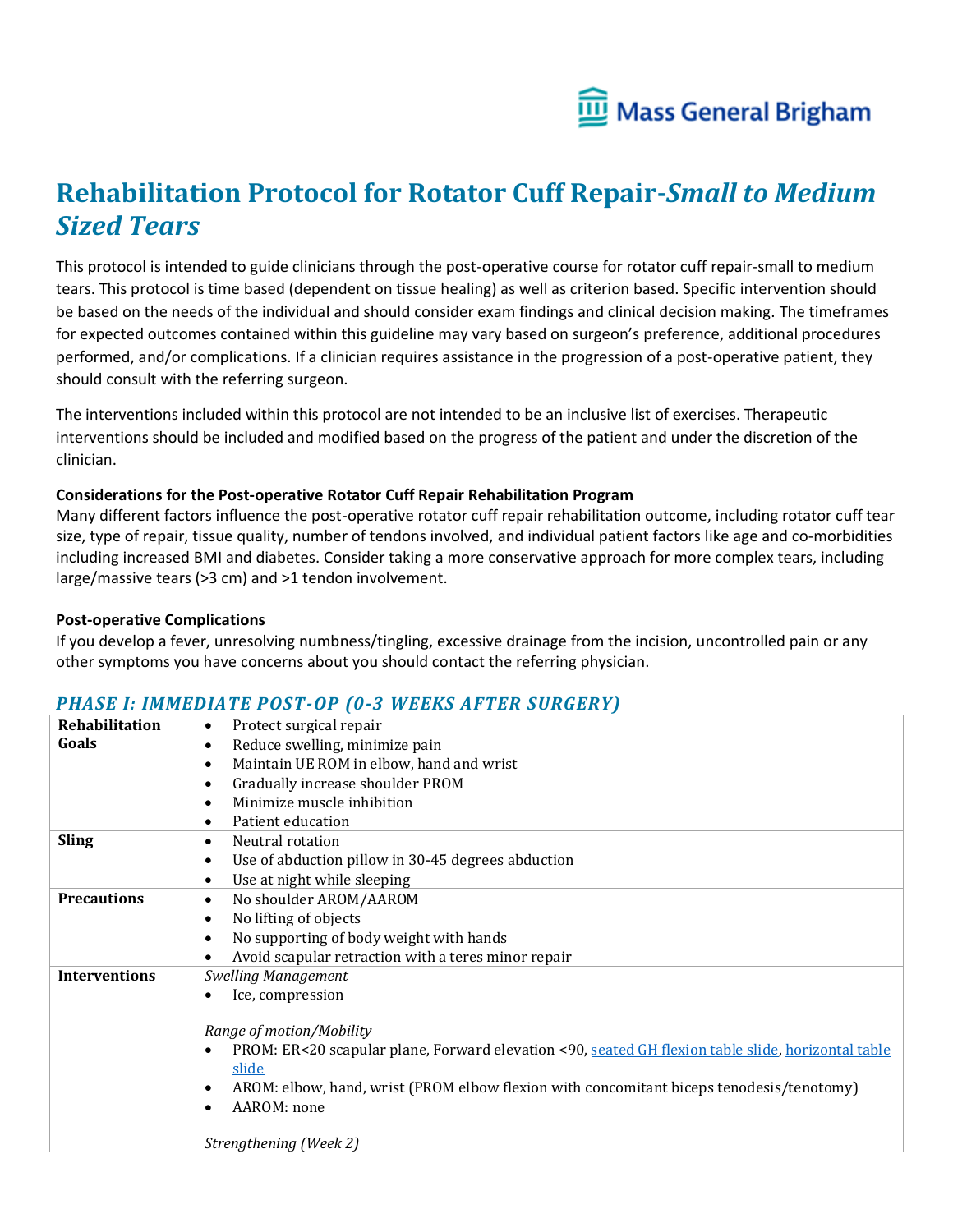|                 | Periscapular: scap retraction*, prone scapular retraction*, standing scapular setting, supported |
|-----------------|--------------------------------------------------------------------------------------------------|
|                 | scapular setting, inferior glide, low row                                                        |
|                 | *avoid with subscapularis repair and teres minor repair                                          |
|                 | <b>Ball squeeze</b>                                                                              |
| Criteria to     | 90 degrees shoulder PROM forward elevation                                                       |
| <b>Progress</b> | 20 degrees of shoulder PROM ER in the scapular plane                                             |
|                 | 0 degrees of shoulder PROM IR in the scapular plane                                              |
|                 | Palpable muscle contraction felt in scapular and shoulder musculature                            |
|                 | No complications with Phase I                                                                    |

### *PHASE II: INTERMEDIATE POST-OP (4-6 WEEKS AFTER SURGERY)*

| Continue to protect surgical repair<br>٠                                                                           |
|--------------------------------------------------------------------------------------------------------------------|
| Reduce swelling, minimize pain<br>$\bullet$                                                                        |
| Maintain shoulder PROM<br>$\bullet$                                                                                |
| Minimize substitution patterns with AAROM<br>$\bullet$                                                             |
| Patient education<br>$\bullet$                                                                                     |
| Neutral rotation<br>$\bullet$                                                                                      |
| Use of abduction pillow in 30-45 degrees abduction<br>$\bullet$                                                    |
| Use at night while sleeping<br>$\bullet$                                                                           |
| No lifting of objects<br>$\bullet$                                                                                 |
| No supporting of body weight with hands<br>$\bullet$                                                               |
| Range of motion/Mobility                                                                                           |
| PROM: ER<20 scapular plane, Forward elevation <90<br>$\bullet$                                                     |
| AAROM: Active assistive shoulder flexion, shoulder flexion with cane, cane external rotation stretch.<br>$\bullet$ |
| washcloth press, sidelying elevation to 90 degrees                                                                 |
|                                                                                                                    |
| Strengthening                                                                                                      |
| Periscapular: Row on physioball, shoulder extension on physioball<br>٠                                             |
| 90 degrees shoulder PROM forward elevation<br>$\bullet$                                                            |
| 20 degrees shoulder PROM ER in scapular plane<br>$\bullet$                                                         |
| 0 degrees of shoulder PROM IR in the scapular plane<br>$\bullet$                                                   |
| Minimal substitution patterns with AAROM<br>$\bullet$                                                              |
| Pain < $4/10$<br>$\bullet$                                                                                         |
| No complications with Phase II                                                                                     |
|                                                                                                                    |

### *PHASE III: INTERMEDIATE POST-OP CONTINUED (7-8 WEEKS AFTER SURGERY)*

| <b>Rehabilitation</b> | Do not overstress healing tissue<br>$\bullet$                                                                |
|-----------------------|--------------------------------------------------------------------------------------------------------------|
| Goals                 | Reduce swelling, minimize pain<br>$\bullet$                                                                  |
|                       | Gradually increase shoulder PROM/AAROM<br>$\bullet$                                                          |
|                       | Initiate shoulder AROM<br>$\bullet$                                                                          |
|                       | Improve scapular muscle activation<br>$\bullet$                                                              |
|                       | Patient education<br>$\bullet$                                                                               |
| <b>Sling</b>          | Discontinue<br>$\bullet$                                                                                     |
| <b>Precautions</b>    | No lifting of heavy objects (>10 lbs)<br>$\bullet$                                                           |
| <b>Interventions</b>  | Range of motion/Mobility                                                                                     |
| <i>*Continue with</i> | PROM: ER<30 scapular plane, Forward elevation <120<br>$\bullet$                                              |
| Phase I-II            | AAROM: seated shoulder elevation with cane, seated incline table slides, ball roll on wall<br>$\bullet$      |
| <i>interventions</i>  | AROM: elevation < 120, supine flexion, salutes, supine punch, wall climbs<br>$\bullet$                       |
|                       |                                                                                                              |
|                       | Strengthening                                                                                                |
|                       | Periscapular**: Resistance band shoulder extension, resistance band seated rows, rowing, lawn<br>$\bullet$   |
|                       | mowers, robbery, serratus punches                                                                            |
|                       | **Initiate scapular retraction/depression/protraction with subscapularis and teres minor repair<br>$\bullet$ |
|                       | Elbow: Biceps curl, resistance band bicep curls and triceps                                                  |
|                       |                                                                                                              |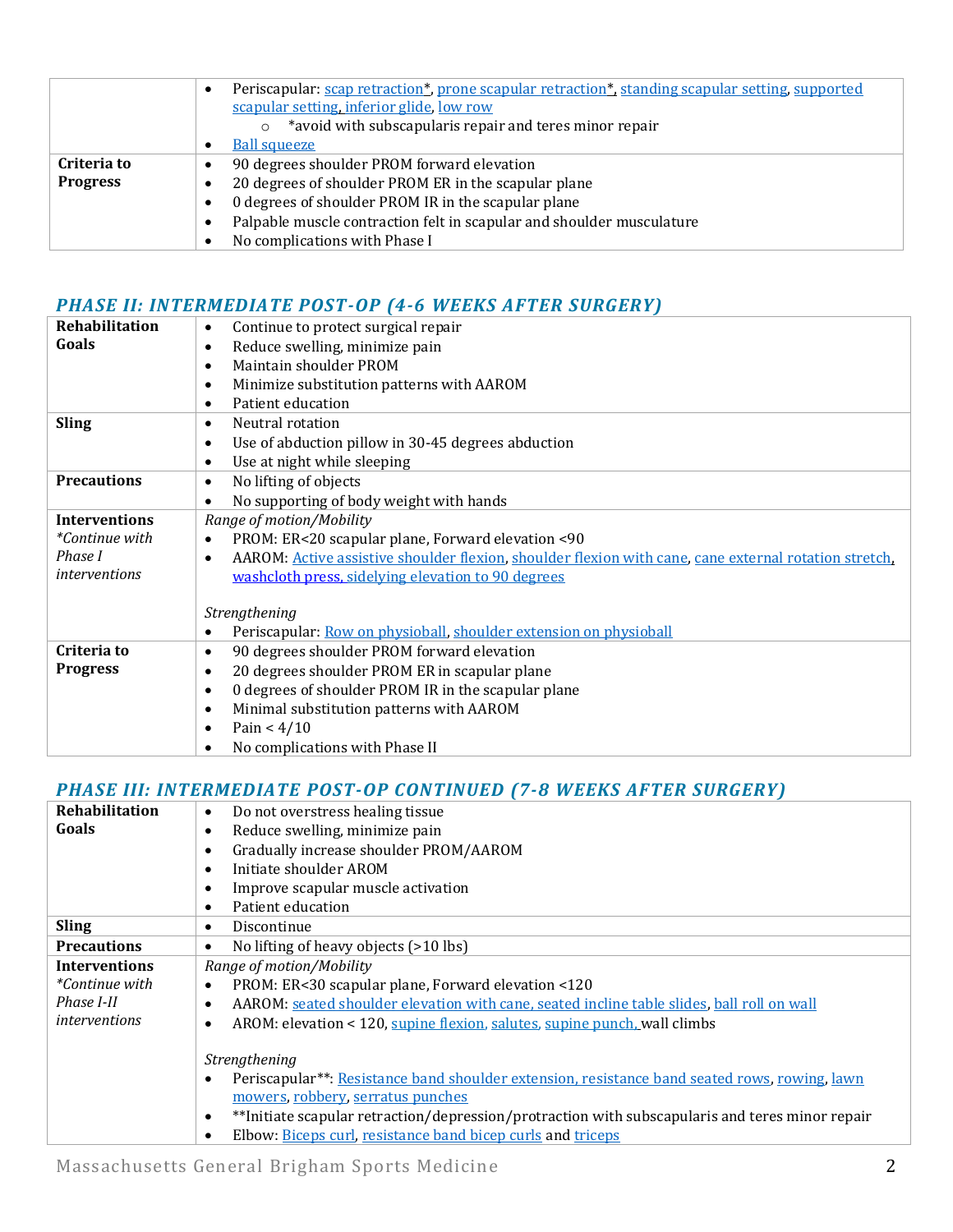| Criteria to     | 120 degrees shoulder PROM forward elevation          |
|-----------------|------------------------------------------------------|
| <b>Progress</b> | 30 degrees shoulder PROM ER and IR in scapular plane |
|                 | Minimal substitution patterns with AROM              |
|                 | Pain $< 4/10$                                        |

### *PHASE IV: TRANSITIONAL POST-OP (9-10 WEEKS AFTER SURGERY)*

| <b>Rehabilitation</b> | Do not overstress healing tissue<br>$\bullet$                                                                   |
|-----------------------|-----------------------------------------------------------------------------------------------------------------|
| Goals                 | Gradually increase shoulder PROM/AAROM/AROM<br>$\bullet$                                                        |
|                       | Improve dynamic shoulder stability<br>$\bullet$                                                                 |
|                       | Progress periscapular strength<br>$\bullet$                                                                     |
|                       | Gradually return to full functional activities<br>$\bullet$                                                     |
| <b>Precautions</b>    | No lifting of heavy objects (> 10 lbs)<br>$\bullet$                                                             |
| <b>Interventions</b>  | Range of motion/mobility                                                                                        |
| *Continue with        | PROM: ER<45 scapular plane, Forward elevation <155, ER @ 90 ABD < 60<br>$\bullet$                               |
| Phase II-III          | AROM: supine forward elevation with elastic resistance to 90 deg, scaption and shoulder flexion to<br>$\bullet$ |
| interventions         | 90 degrees elevation                                                                                            |
|                       |                                                                                                                 |
|                       | Strengthening                                                                                                   |
|                       | Periscapular: Push-up plus on knees, prone shoulder extension Is, resistance band forward punch,<br>$\bullet$   |
|                       | forward punch, tripod, pointer                                                                                  |
| Criteria to           | 155 degrees shoulder PROM forward elevation<br>$\bullet$                                                        |
| <b>Progress</b>       | 45 degrees shoulder PROM ER and IR in scapular plane<br>$\bullet$                                               |
|                       | 60 degrees shoulder PROM ER @ 90 ABD<br>$\bullet$                                                               |
|                       | 120 degrees shoulder AROM elevation<br>$\bullet$                                                                |
|                       | Minimal to no substitution patterns with shoulder AROM<br>$\bullet$                                             |
|                       | Performs all exercises demonstrating symmetric scapular mechanics<br>$\bullet$                                  |
|                       | Pain $< 2/10$                                                                                                   |
|                       |                                                                                                                 |

### *PHASE V: TRANSITIONAL POST-OP CONTINUED (11-12 WEEKS AFTER SURGERY)*

| Rehabilitation        | Restore full PROM and AROM                                                                               |
|-----------------------|----------------------------------------------------------------------------------------------------------|
| Goals                 | Enhance functional use of upper extremity                                                                |
| <b>Interventions</b>  | Range of motion/mobility                                                                                 |
| <i>*Continue with</i> | PROM: Full<br>$\bullet$                                                                                  |
| Phase II-IV           | AROM: Full<br>$\bullet$                                                                                  |
| <i>interventions</i>  |                                                                                                          |
|                       | <i>Stretching</i>                                                                                        |
|                       | <b>External rotation (90 degrees abduction). Hands behind head, IR behind back with towel, sidelying</b> |
|                       | horizontal ADD, sleeper stretch, triceps and lats, doorjam series                                        |
| Criteria to           | Full pain-free PROM and AROM                                                                             |
| <b>Progress</b>       | Minimal to no substitution patterns with shoulder AROM                                                   |
|                       | Performs all exercises demonstrating symmetric scapular mechanics                                        |
|                       | Pain $< 2/10$                                                                                            |

### *PHASE VI: STRENGTHENING POST-OP (13-16 WEEKS AFTER SURGERY)*

| Rehabilitation | Maintain pain-free ROM                              |
|----------------|-----------------------------------------------------|
| Goals          | Initiate RTC strengthening (with clearance from MD) |
|                | Initiate motor control exercise                     |
|                | Enhance functional use of upper extremity           |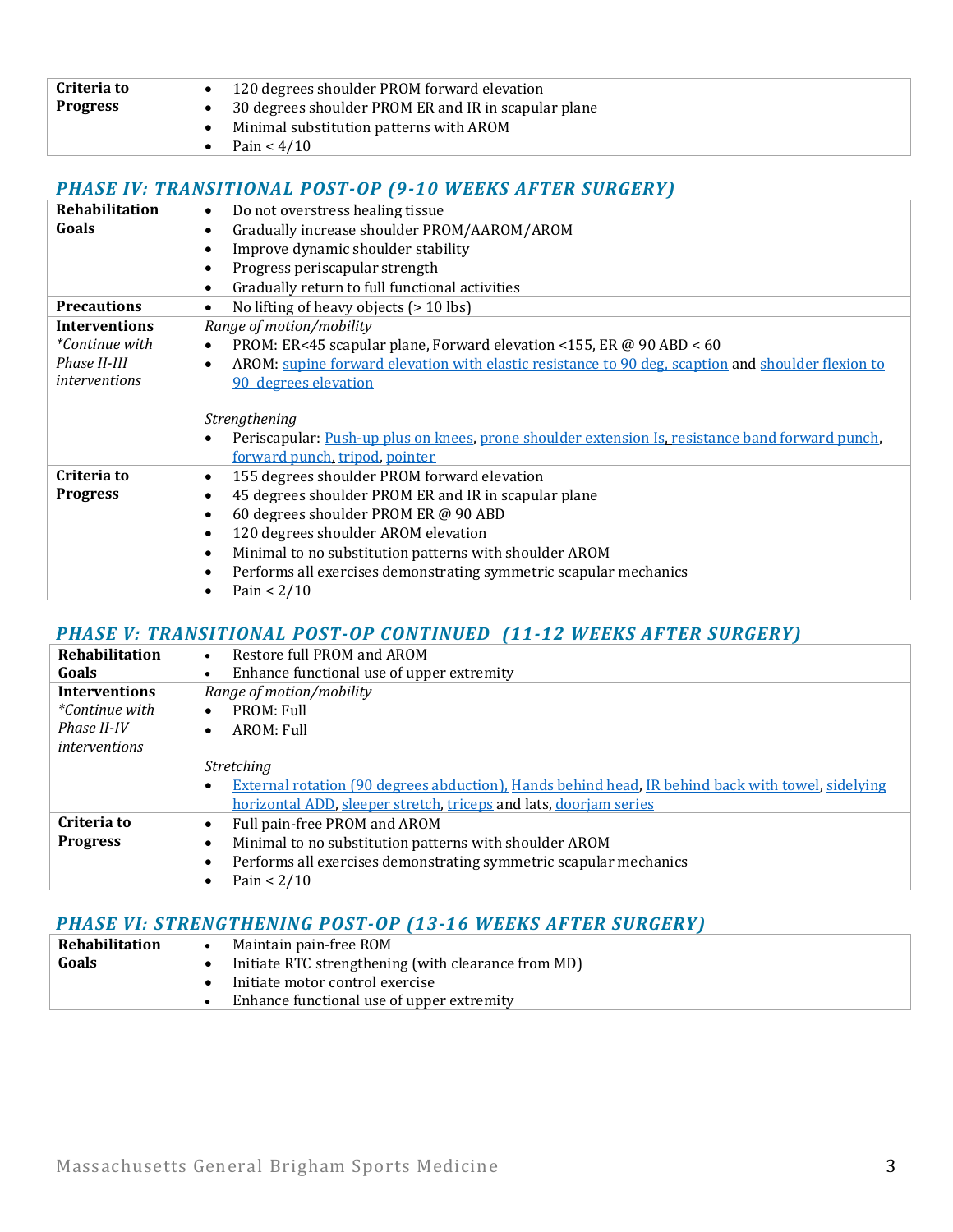| <b>Interventions</b>  | Strengthening                                                                                              |
|-----------------------|------------------------------------------------------------------------------------------------------------|
| <i>*Continue with</i> | Rotator cuff: internal external rotation isometrics, side-lying external rotation.<br>$\bullet$            |
| Phase II-V            | Standing external rotation w/resistance band, standing internal rotation w/resistance band,                |
| <i>interventions</i>  | internal rotation, external rotation, sidelying ABD > standing ABD                                         |
|                       | Periscapular: T and Y, "T" exercise, push-up plus knees extended, wall push up, "W" exercise,<br>$\bullet$ |
|                       | resistance band Ws, dynamic hug, resistance band dynamic hug                                               |
|                       | <b>Biceps curl</b> (begin with concomitant biceps tenodesis/tenotomy)                                      |
|                       | Motor Control                                                                                              |
|                       | Internal and external rotation in scaption and Flex 90-125 (rhythmic stabilization)                        |
|                       | ٠                                                                                                          |
|                       | IR/ER and Flex 90-125 (rhythmic stabilization)<br>$\bullet$                                                |
|                       | Quadruped alternating isometrics and ball stabilization on wall<br>$\bullet$                               |
|                       | <u>PNF – D1 diagonal lifts, PNF – D2 diagonal lifts</u>                                                    |
|                       | <b>Field goals</b>                                                                                         |
|                       |                                                                                                            |
| Criteria to           | Clearance from MD and ALL milestone criteria below have been met                                           |
| <b>Progress</b>       | Full pain-free PROM and AROM<br>$\bullet$                                                                  |
|                       | ER/IR strength minimum 85% of the uninvolved arm<br>$\bullet$                                              |
|                       | ER/IR ratio 60% or higher<br>$\bullet$                                                                     |
|                       | Negative impingement and instability signs<br>$\bullet$                                                    |
|                       | Performs all exercises demonstrating symmetric scapular mechanics                                          |
|                       | QuickDASH/PENN                                                                                             |
|                       |                                                                                                            |

## *PHASE VII: EARLY RETURN-TO-SPORT (4-6 MONTHS AFTER SURGERY)*

| Rehabilitation        | Maintain pain-free ROM<br>٠                                                                                                                                                                                                                                                                                                                                                                  |
|-----------------------|----------------------------------------------------------------------------------------------------------------------------------------------------------------------------------------------------------------------------------------------------------------------------------------------------------------------------------------------------------------------------------------------|
| Goals                 | Continue strengthening and motor control exercises<br>$\bullet$                                                                                                                                                                                                                                                                                                                              |
|                       | Enhance functional use of upper extremity<br>$\bullet$                                                                                                                                                                                                                                                                                                                                       |
|                       | Gradual return to strenuous work/sport activity<br>٠                                                                                                                                                                                                                                                                                                                                         |
| <b>Interventions</b>  | Strengthening                                                                                                                                                                                                                                                                                                                                                                                |
| <i>*Continue with</i> | Rotator cuff: External rotation at 90 degrees, internal rotation at 90 degrees, resistance band<br>$\bullet$                                                                                                                                                                                                                                                                                 |
| Phase II-VI           | standing external rotation at 90 degrees, resistance band standing internal rotation at 90 degrees                                                                                                                                                                                                                                                                                           |
| <i>interventions</i>  |                                                                                                                                                                                                                                                                                                                                                                                              |
|                       | Motor control                                                                                                                                                                                                                                                                                                                                                                                |
|                       | Resistance band PNF pattern, PNF - D1 diagonal lifts w/ resistance, diagonal-up, diagonal-down<br>٠                                                                                                                                                                                                                                                                                          |
|                       | Wall slides w/ resistance band                                                                                                                                                                                                                                                                                                                                                               |
|                       | See specific return-to-sport/throwing program (coordinate with physician)<br>$\bullet$                                                                                                                                                                                                                                                                                                       |
| Criteria to           | Last stage-no additional criteria<br>$\bullet$                                                                                                                                                                                                                                                                                                                                               |
| <b>Progress</b>       |                                                                                                                                                                                                                                                                                                                                                                                              |
| Return-to-Sport       | For the recreational or competitive athlete, return-to-sport decision making should be individualized<br>$\bullet$<br>and based upon factors including level of demand on the upper extremity, contact vs non-contact<br>sport, frequency of participation, etc. We encourage close discussion with the referring surgeon prior<br>to advancing to a return-to-sport rehabilitation program. |
| <b>Revised 6/2020</b> |                                                                                                                                                                                                                                                                                                                                                                                              |

| <b>Contact</b> | Please email MGHSportsPhysicalTherapy@partners.org with questions specific to this protocol |
|----------------|---------------------------------------------------------------------------------------------|
|                |                                                                                             |